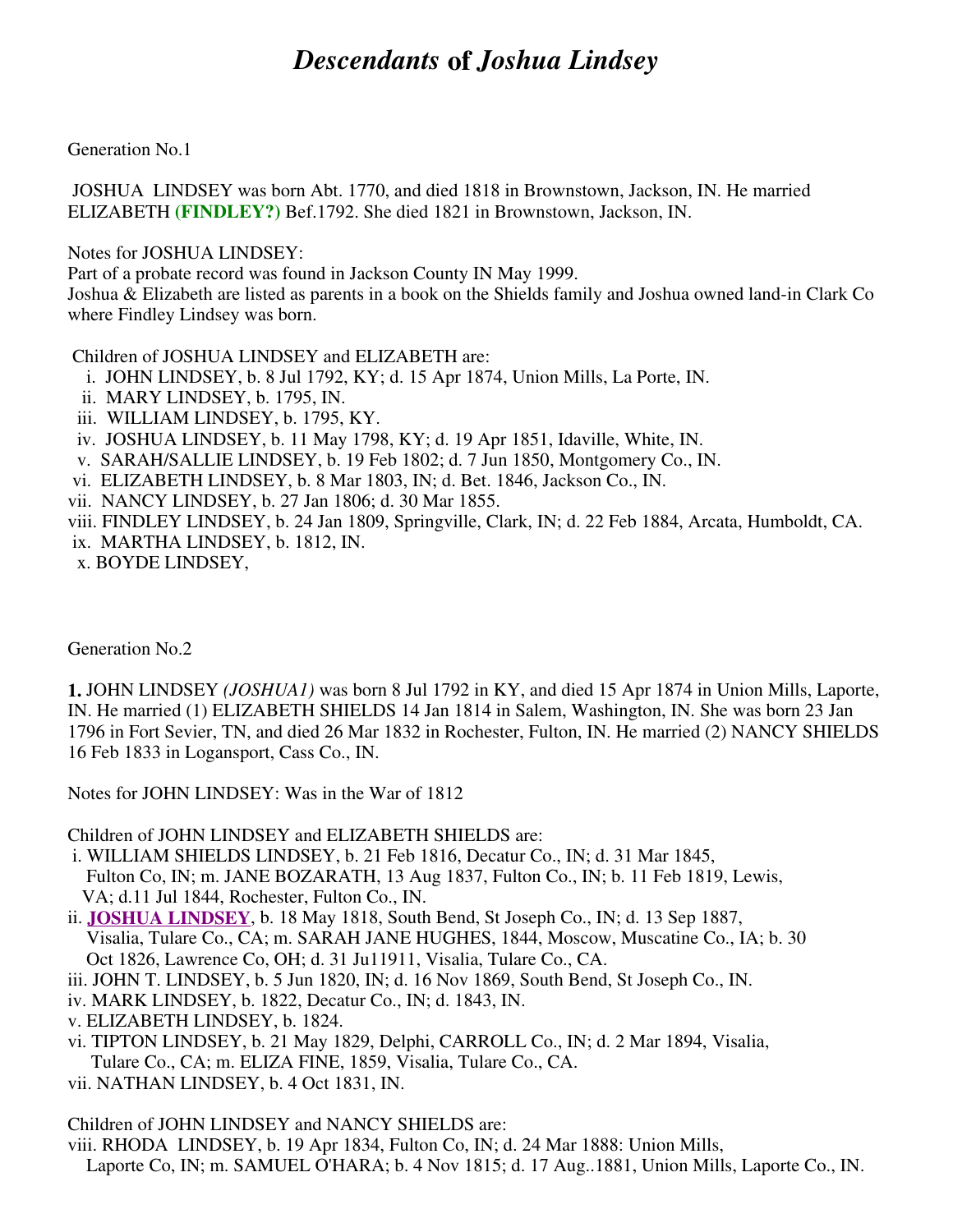ix. ELIZABETH LINDSEY, b. 14 Dec 1836, IN; m. CHARLES COLE, 17 Feb 1867, Laporte, Laporte Co., IN.

x. JANE LINDSEY, b. 7 May 1839, IN; m.(1) ISAAC BASCOM; m. (2) DOUGLASEDMONSON. xi. MARY LINDSEY, b. 15 Jul 1840, IN; m. JOSEPH HOLMES.

xii. ARNET JAMES LINDSEY, b. 14 Dec 1842, North Judson, Starke Co., IN; d. 3 Sep 1903, Omaha, Omaha Co., NE; m. LYDIA JOSEPHINE McLANE, 3 Mar 1871, Laporte, Laporte Co., IN; b. 2 Feb 1857, Laporte, Laporte Co., IN; d. 16 Aug 1933, North Platte, Lincoln Co., NE.

xiii. WINGATE LINDSEY, b. 1845, IN; d. 14 Mar 1920, Yuma, Maricopa Co., AZ; m. MARY LOUISA CAMPBELL, 24 Mar 1886, San Bernardino, San Bernardino Co., CA; b. 18 Jul 1865, CA; d. 10 Feb 1951, San Louis Obispo, San Louis Obispo Co., CA.

xiv. JESSE LINDSEY, b. 1848, IN; m. EMMA SHARK.

**2.** MARY LINDSEY *(JOSHUAl)* was born 1795 in IN. She married JOHN SHEWMAKER. He was born 1794, and died 1848.

Children of MARY LINDSEY and JOHN SHEWMAKER are:

i. SARAH SHEWMAKER, b. 17 Mar 1817, IN; d.19 Jan 1906, Lynn, MO; m. WILLIAM CHENOWETH, 15 May 1834, Clinton, Indiana; b. 24 Aug 1814, Nelson Co., KY; d. 26 Jul 1849, Near Salt Lake City, Utah. Sarah died in Linn County, Missouri on Jan.19, 1906. Place of burial is not known. Children:

Abraham Van Meter, b. Sep.2, 1835

John Shoemaker, b.Oct.13, 1837

Calista, b.Jan.6, 1840

Rachel, b.Sep.5, 1842

Mary Ann, b.Jan.8, 1845

James William, b. Apr.21, 1847

 Calista married Hiram Jenkins on Feb. 20, 1859 in Linn County, Missouri. He was born in Ohio Oct. 2,1827, and died in Purdin, Linn County Co,, Missouri Jul. 21,1903. Calista also died there on Feb.6,1915. Their nine children were: Fiorella 0., b. Nov. 24,1859, d. Nov. 22,1862; David Hilt, b. Nov.13, 1861, d. Nov. 22,1862; Roberta A, b. Feb. 16, 1863; William Chenoweth, b. Dec. 27,1864; Sarah Belle, b. May 15, 1868; James Abraham, b. Oct. 2,1870; Edwin, b. Sep. 23, 1874, d. Apr. 5

ii. MARY SHEWMAKER, b. 18 Feb 1820; d. 5 Aug 1900, Chambersburg, Pike Co, IL; m. ARTHUR CHENOWETH, 15 Oct 1837, Clinton, IN; b. 25 Jul 1816, Nelson Co,, KY; d. 26 Jan 1850, CA

Mary died Aug.5, 1900 in Chambersburg, Pike County, Illinois.

Children, (all born in Pike County, Illinois): Rachel Alice, b. Feb.25, 1840

Sarah Ann, b. May 10, 1842

Mahala Troutman, b.Oct.22, 1844

Mary Ellen, b.Apr.12, 1848, d.1849

Rachel Alice married George T. Brook Jan.1, 1857, in Pike County, Illinois. He was born Jan.19, 1835, and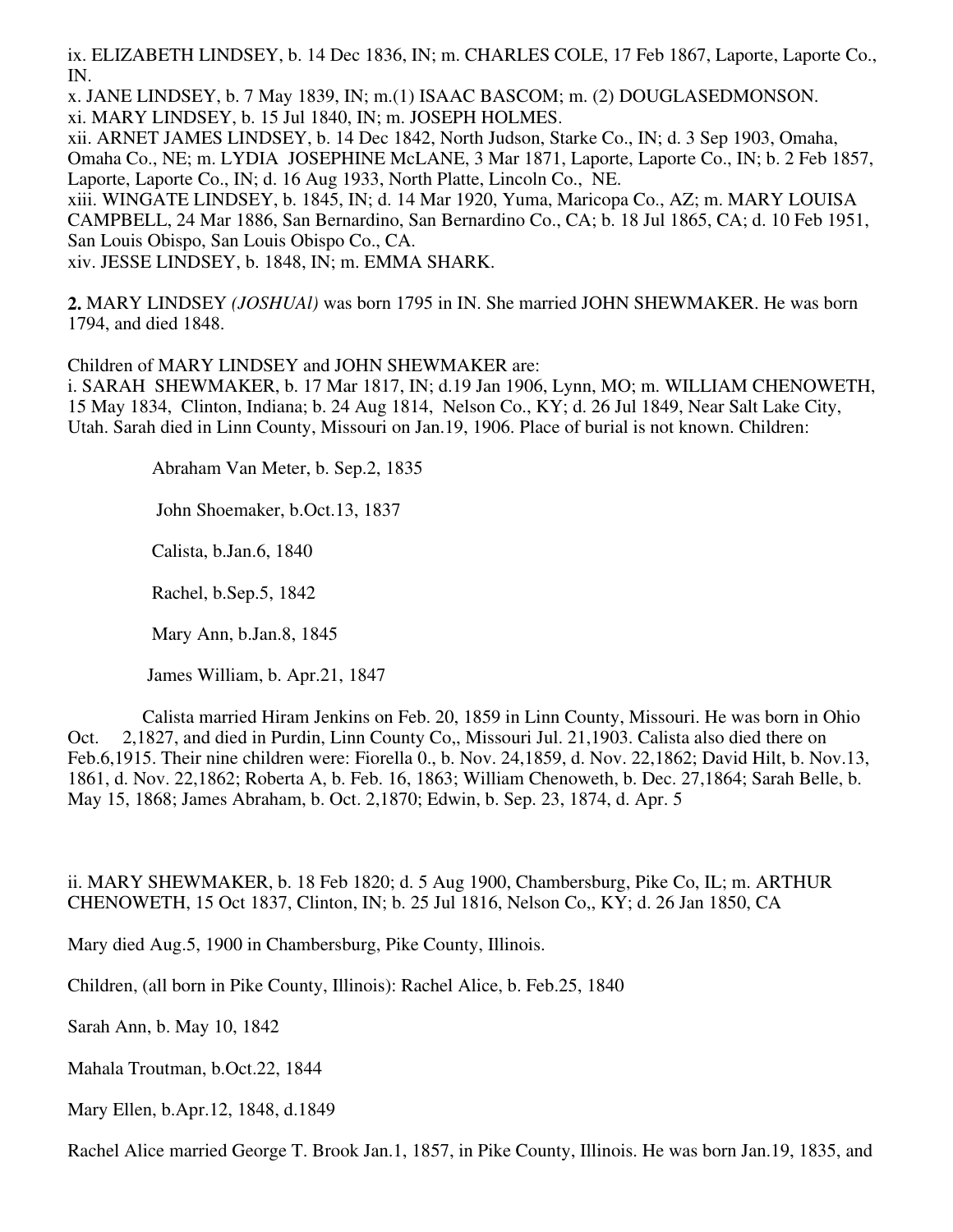died Dec.31, 1906. Their children were: William Arthur, b.Jan.31, 1858; Artemesia Catherine, b. Oct 2, 1860; George Thomas, b. Ju1.19, 1865, d. Dec.3, 1888; John Edward, b.Nov.27, 1867; Mary Elizabeth, b.Sep.24, 1870; OK., b. Dec.29,1877; and Luella, b. Feb.3,1880.

Sarah Ann died in 1865. It is believed that she married George P. Peoples on Jan.8, 1860 in Linn County, Missouri. No further information known.

## **3.** WILLIAM LINDSEY *(JOSHUA1)* **was born 1790-1795, probably in KY. It is believed that he married Nancy McCormick.**

Notes for WILLIAM LINDSEY:

 William could have lived in lllinois. We have 2 pictures of him as an adult so he must have kept in touch with someone in the family. He possibly was in politics.

**4.** JOSHUA LINDSEY *(JOSHUA1)* was born 11 May 1798 in KY, and died 19 Apr 1851 in Idaville, White Co., IN. He married SARAH (SALLY) JOHNSON 11 Mar 1824 in Lawrence Co., IL, daughter of JAMES JOHNSON and ELIZABETH LINDSEY. She was born 9 Oct 1806 in IN, and died 30 Mar 1887 in Memory, Page Co., IA.

Notes for Joshua Lindsey:

Joshua is buried in Leagenby Cemetery near Idaville, White Co., IN.

Most of my information on Joshua came from Julia Helen Smith, his g-granddaughter, and old family letters until 1999.

I received a copy of the Joshua Lindsey bible in 1999. In the bible record it gives the date of marriage as 11 March 1824. Lawrence County IL court record has the 8 March 1824 as the date of issuing the marriage License.

The bible record said he was 52 years 11 mo 9 days at the time of his death.

Notes for SARAH (SALLY) JOHNSON:

Joshua's bible gave Sarah's age at death as 81 yrs 3 mo 20 days (It was 80 yrs 5 mo 21 days)

Children of JOSHUA LINDSEY and SARAH JOHNSON are: i. NANCY LINDSEY, b. 31 Mar 1825; d. 17 Jan 1846.

Notes for NANCY LINDSEY: Joshua's bible record had Nancy's age at death as 20 years 10 mo 17 days

ii. MARY LINDSEY, b. 28 Jan 1827; d. 11 Feb 1875; m. GEORGE WICKHAM, 10 Jul 1845, Monticello, White Co., IN; b.1827, Canada.

Notes for MARY LINDSEY: Joshua's bible gave the age of Mary at death as 48 years & 13 mo 14 days. (It was 48 yrs)

iii. JOHN LINDSEY, b. 14 Aug 1828, Lawrence, IL; d. 10 Aug 1887; m. MARGARET ALKAIRE, 5 Sep 1857; b. Hickory Co., OH. Notes for JOHN LINDSEY: Joshua's bible gives the age of John at death as 58 yrs 11 mo 27 days

iv. ELIZABETH LINDSEY, b. 22 Nov 1831, Pittsburg, Carroll Co., IN; a. 13 Jul1893, Anderson, Madison, IN; m. ISRAEL STEVENS DAVIS, 8 Mar 1849, White Co., IN; b. 26 Oct 1826, Union City, Randolph, IN; d. 26 May 1875, Idaville, White Co, IN. Notes for ISRAEL STEVENS DAVIS: The address for Israel Davis was Idaville, White Co., IN Isrial Davis served in the Civil War.

v. LOUISA LINDSEY, b. 18 Apr 1833, Idaville, White Co., IN; d. 27 May 1923, Gravity, Taylor Co., Iowa;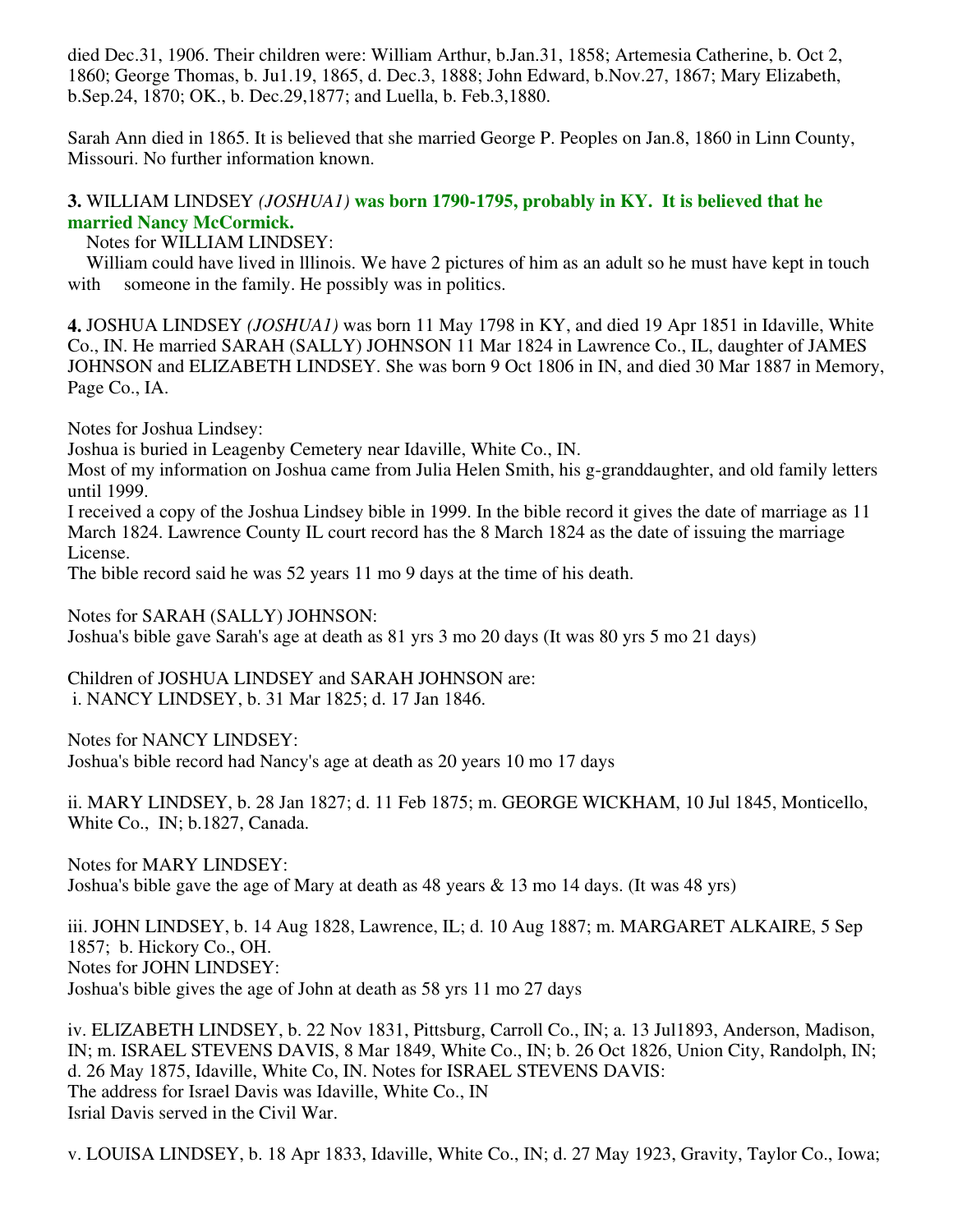## m. ANDERSON MILLION, 18 Apr 1852, White Co., IN. vi. SALLY LINDSEY, b. 3 Nov 1835; d. 16 Sep 1838.

Notes for SALLY LINDSEY: Joshua's bible record shows Sally Ann's age at death as 2 years 11 mo 16 days

vii. INDIANA LINDSEY. b. 22 May 1838: d. 8 Sep 1838.

Notes for INDIANA LINDSEY: Joshua's bible record showed Indiana's age at death as 3 mo 17 days

viii. JOSHUA LINDSEY JR, b. 16 Aug 1839, IN; d. White Co., IN; m. MELISSA DAVIS.

ix. GEORGE MERKEL LINDSEY, b. 23 Sep 1842; d. 30 Oct 1870.

Notes for GEORGE MERKEL LINDSEY: George never married.

Helen Smith sent me copies of several letters written by George when he lived in Iowa. He sent many letters to the family in Indiana after he moved to Iowa. George said in the letters he had fits. Perhaps epilepsy.

Joshua's bible record gave George's age at death as 28 yrs 8 days (It was 28 yrs 1mo 8 days)

x. SAMUEL RIFENBERRICK LINDSEY, b. 11 Dec 1845; d. 4 Aug 1857.

Notes for SAMUEL RIFENBERRICK LINDSEY: Joshua's bible gives the age Samuel died as 11 yrs 7 mo 15 days

xi. WILLIAM TIPTON LINDSEY, b. 23 Mar 1848. xii. MARTHA LINDSEY, b. Abt. 1849.

**5.** SARAH/SALLIE LINDSEY *(JOSHUAl)* was born 19 Feb 1802, and died 7 Jun 1850 in Montgomery Co., IN. She married STEPHEN MCCOY 12 Sep 1820 in Jackson Co., IN. He was born 1800 in KY, and died 25 Jun 1854 in Montgomery Co., IN.

Notes for SARAH/SALLIE LINDSEY: Some of the information on Sarah came from Laura North, Iowa.

Notes for STEPHEN McCOY: In the 1820 Jackson County Indiana census there is listed Daniel McCoy Sr. & JR. Stephen's oldest son is named Daniel.

Sarah's birth date came from Laura North

Children of SARAH/SALLIE LINDSEY and STEPHEN McCOY are: i. MARGARET ANN McCOY. ii. DANIEL McCOY. iii. JOHN McCOY. iv. GEORGE WASHINGTON McCOY. V. LINDSEY M. McCOY. vi. MARTHA ANN McCOY. vii. WILLIAM JACKSON McCOY. viii. MARY ELIZABETH McCOY. ix. STEPHEN "HENRY" ROGER McCOY.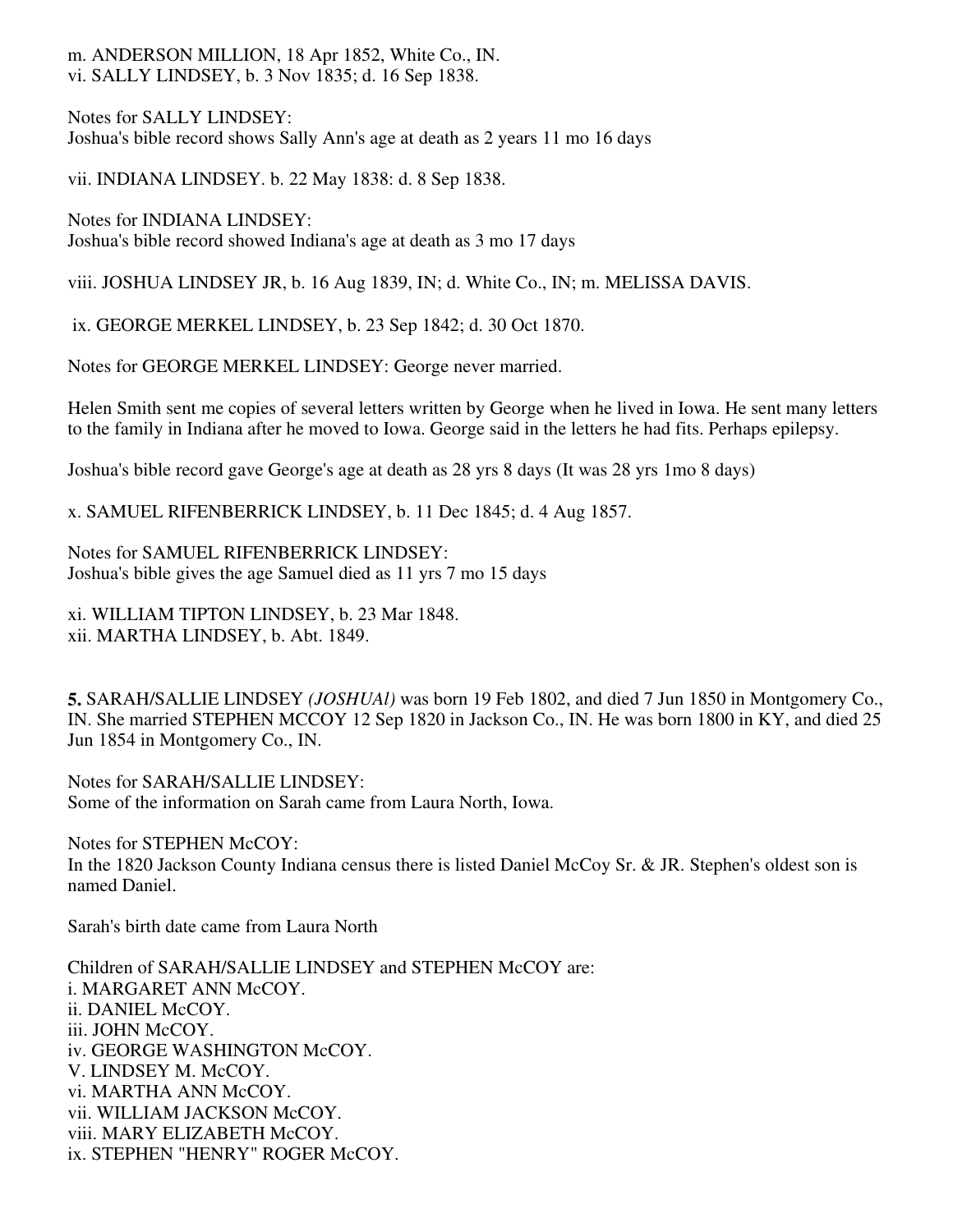**6**. ELIZABETH2 LINDSEY *(JOSHUAl)* was born 8 Mar 1803 in IN, and died before 1846 in Jackson Co., IN. She married BENJAMIN HOLMES 11 Mar 1819 in Jackson Co., IN, son of ROBERT HOLMES and PATIENCE SALMON. He was born Abt.1799 in Rowan, lredell Co. , NC.

Notes for ELIZABETH LINDSEY: Information from Barbara Holmes taken from census records

There may have been other children

Child of ELIZABETH LINDSEY and BENJAMIN HOLMES is: i. JONATHAN3 HOLMES.

**7.** NANCY LINDSEY *(JOSHUAl)* was born 27 Jan 1806, and died 3 Mar 1855. She married (1) FRIEND JOHNSON 31 Jan 1824 in Lawrence Co., IL, son of JAMES JOHNSON and ELIZABETH LINDSEY. He was born 27 Jan 1803 in Cedar Co,, IA, and died 11 Dec 1843. She married (2) JESSE BRINGHAM Bef.1846.

Children of NANCY LINDSEY and FRIEND JOHNSON are: i. DORENDA JOHNSON, b. 15 Jan 1826, probably Moscow, Muscatine Co, Iowa; m. DAWSON.

Notes for DORENDA JOHNSON:

Have letters from Dorenda after her Mother died, 15 Oct 1855, listing all of Nancy's children.

ii. SARAH JOHNSON, b. 28 Oct 1827; d. 9 May 1861; m. WILLIAM SHANNEN HATTON. Notes for SARAH JOHNSON:

Sarah was living in Oregon in Oct. 1855 according to a letter written by her sister Nancy Johnson Bringham's daughter Dorinda DAWSON.

This is from an old letter written by William in Oregon, 12 Feb 1866: In 1866 Sarah was dead & William married again to Elizabeth for 3 years. They had one child, a girl, two years old.

William & Sarah had 5 children according to this letter.

The oldest boy was living in Olympia, WA. The second boy is gone from home also 2 girls & one boy still at home. The youngest girl was 8 years old so Sarah died after 1858.

iii. ELIZABETH JOHNSON, b. 1829; d. 1848; m. ARNETTE; d. Bef. 1855. iv. JOHN T. JOHNSON, b. Aug 1831; d.6 Feb 1865, Vancouver, Clark Co,, WA; m. NANCY JANE.

Notes for JOHN T. JOHNSON:

John was living in CA, address was Shasta Co. Horse Town PO, Oct 1855 according to a letter written by his sister, Nancy Johnson Bringham's daughter, Dorinda DAWSON.

v. RHODA B JOHNSON, b. 5 Oct 1836. vi. NANCY JOHNSON. b. 26 Nov 1838 vii. MARTHA JOHNSON, b. 17 Mar 1839. viii. LUCRETIA JOHNSON, b. 16 Sep 1841.

Children of NANCY LINDSEY and JESSE BRINGHAM are: